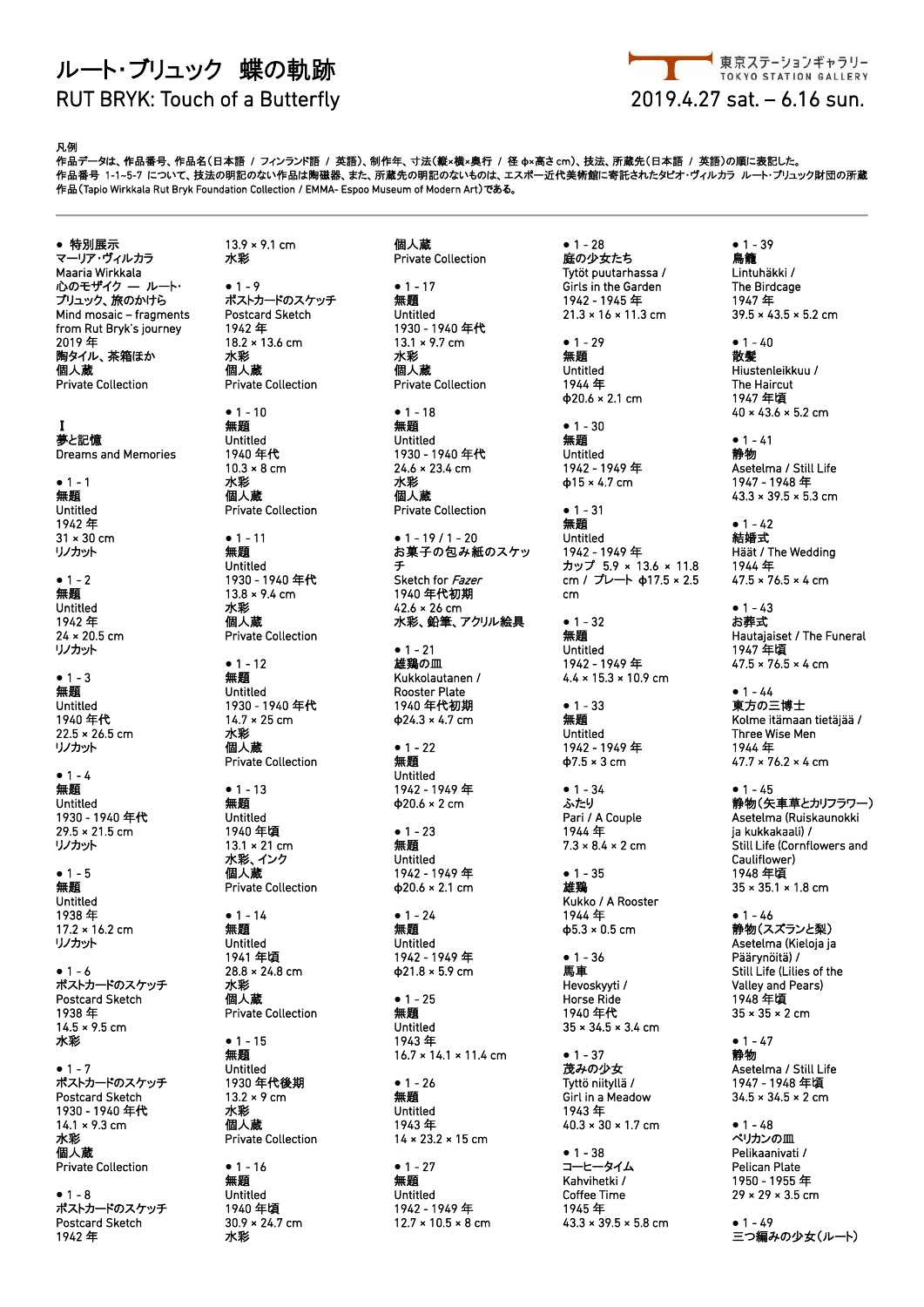Lettipäinen tyttö (Rut) / Girl with Braids (Rut) 1948 年 12.8 × 13.5 × 0.8 cm

**●** 1 - 50 三つ編みの少女(ルート) Lettipäinen tyttö (Rut) / Girl with Braids (Rut) 1948 年 19.7 × 15.5 × 1.5 cm

**●** 1 - 51 三つ編みの少女(ルート) Lettipäinen tyttö (Rut) / Girl with Braids (Rut) 1948 年 15.5 × 15.9 × 1.5 cm

**●** 1 - 52 ビルゲル Birger 1949 年 18.8 × 11.6 × 1.3 cm

Ⅱ 色彩の魔術 Colour Magic

**●** 2 - 1 牛 Lehmiä / Cattle 1950 年  $24 \times 44.3 \times 1.2$  cm

**●** 2 - 2 ふたりの少女 Kaksi tyttöä / Two Girls 1950 年 30.9 × 31.2 × 1.5 cm

**●** 2 - 3 水差しとレモン Kannu ja sitruuna / Jug and Lemon 1950 年  $24.7 \times 45 \times 1.4$  cm

**●** 2 - 4 梨籠 Päärynäkori / Basket of Pears 1950 年 33.5 × 41.9 × 1.6 cm

**●** 2 - 5 果物の皿 Hedelmävati / Tray of Fruit 1950 年代初期  $47.5 \times 43 \times 3.5$  cm 個人蔵 Private Collection

**●** 2 - 6 魚 Kala / Fish 1950 年  $21 \times 65.1 \times 1.4$  cm

**●** 2 - 7 ストーブ Hella / The Stove 1950 年 32.1 × 39.6 × 1.6 cm

**●** 2 - 8 魚の皿 Kalavati / Fish Plate 1953 - 1954 年  $44.2 \times 53.7 \times 4.7$  cm

**●** 2 - 9 ボトル

Pullot / Bottles 1957 年 29.3 × 116.5 × 2 cm

**●** 2 - 10 イースターの鳥 Pääsiäislintu / Easter Bird 1950 年 32 × 34.3 × 1.5 cm

**●** 2 - 11 鳥 Lintuja / Birds 1950 年  $22.5 \times 44.5 \times 1.6$  cm

**●** 2 - 12 草むらの鳥 Kolme lintua ruohikossa / Three Birds in the Grass 1956 年 37 × 46.2 × 1.7 cm

**●** 2 - 13 鳥とりんご Lintu ja omena / Bird and Apple 1954 年  $32.4 \times 55.9 \times 1.8$  cm

**●** 2 - 14 鳥の群れ Lintuparvi / Flock of Birds 1955 年頃  $15.2 \times 60.3 \times 1.3$  cm

**●** 2 - 15 鳥の群れ Lintuparvi / Flock of Birds 1955 年頃  $13.7 \times 55.5 \times 1.1$  cm

**●** 2 - 16 鳥の群れ Lintuparvi / Flock of Birds 1955 年頃  $15.5 \times 61 \times 1.5$  cm

**●** 2 - 17 鳥 Lintu / Bird 1954 年  $46 \times 53.5 \times 1.7$  cm

**●** 2 - 18 ついばむ鳥 Nokkiva lintu / Pecking Bird 1950 年代 36 × 21 × 2 cm

**●** 2 - 19 鳥 Lintu vasemmalle / Bird to the Left 1955 年 35 × 55 × 2.7 cm

**●** 2 - 20 鳥 Lintu / Bird 1950 年代  $9.1 \times 28.6 \times 11.8$  cm

**●** 2 - 21 鳥 Lintu / Bird 1950 年代  $9 \times 29.8 \times 12.2$  cm

**●** 2 - 22 トウヒとフクロウ Kuusi ja pöllö / Spruce and Owl 1952 年

 $47.3 \times 13 \times 1.5$  cm

**●** 2 - 23 木の上のザアカイ Sakkeus puussa / Zacchaeus on a Tree 1950 年 49.5 × 34.9 × 1.2 cm

**●** 2 - 24 -<br>最後の晩餐 Pyhä ehtoollinen / Holy Communion 1950 - 1951 年頃  $69 \times 103.8 \times 3.8 \text{ cm}$ 

**●** 2 - 25 聖体祭 Corpus Domini 1953 年  $86.3 \times 42.6 \times 4.5$  cm

**●** 2 - 26 シチリアの教会 Sisilialainen kirkko / Sicilian Church 1952 - 1953 年 51.8 × 59.5 × 4.4 cm

**●** 2 - 27 シチリアの教会 Sisilialainen kirkko / Sicilian Church 1951 年  $51.3 \times 41.6 \times 2.7$  cm

**●** 2 - 28 カレリアの家 Karjalainen talo / Karelian House 1952 - 1953 年  $41.3 \times 45 \times 3$  cm

**●** 2 - 29 カレリアの家 Karjalainen talo / Karelian House 1952 - 1953 年  $41.8 \times 46.6 \times 3$  cm

**●** 2 - 30 カレリアの鐘楼(アダムとイ ヴ) Karjalainen kellotapuli (Aatami ja Eeva) / Karelian Belfry (Adam and Eve) 1952 年頃  $55.7 \times 19.9 \times 3$  cm

**●**2 - 31 カレリアの礼拝堂 Tsasouna (Karjalainen Rukouskappeli) / Tsasouna (Karelian Prayer Chapel) 1952 - 1954 年  $72.2 \times 37.1 \times 4 \text{ cm}$ 

**●** 2 - 32 ヴェネチアの宮殿:リアルト 橋 Venetsialainen palatsi: Rialto / Venetian Palace: The Rialto 1953 年  $30 \times 47.8 \times 4$  cm

**●** 2 - 33 ヴェネチアの宮殿:柱廊 Venetsialainen palatsi: Pylväskäytävät / Venetian Palace: Colonnade

1953 年  $51.7 \times 46.7 \times 4.5$  cm

**●** 2 - 34 ヴェネチアの宮殿:ジョルノ Venetsialainen palatsi: Giorno / Venetian Palace: Giorno 1953 年 60 × 26 × 4.5 cm

**●** 2 - 35 ヴェネチアの宮殿:鳥の扉 Venetsialainen palatsi: Lintuovi / Venetian Palace: Bird Door 1953 年  $52 \times 31 \times 4.5$  cm

**●** 2 - 36 子羊の扉 Lammasovi / Lamb Door 1957 年 59 × 35.5 × 3.8 cm

**●** 2 - 37 ノアの方舟 Nooan arkki / Noah's Ark 1957 年  $51 \times 60.5 \times 4.5$  cm

**●** 2 - 38 母子 Äiti ja lapsi / Mother and Child 1950 年 68.7 × 34.2 × 2.2 cm

**●** 2 - 39 三つ編みの聖母 Lettimadonna / Braided Madonna 1950 年 31.7 × 29.5 × 1.1 cm

**●** 2 - 40 母子 Äiti ja lapsi / Mother and Child 1950 年代 59 × 38.5 × 13.5 cm

**●** 2 - 41 母子 Äiti ja lapsi / Mother and Child 1950 年代 43.4 × 17 × 11 cm

**●** 2 - 42 ピリッタ Piritta 1955 年 48.9 × 41.3 × 3.8 cm

**●** 2 - 43 ダンス Tanssi / The Dance 1957 年 21.4 × 23 × 1.3 cm

**●** 2 - 44 ダンス Tanssi / The Dance 1957 年  $21.4 \times 23 \times 1.2$  cm

**●** 2 - 45 キルト Tilkkutäkki / The Quilt 1956 年 39.7 × 50.8 × 1.6 cm

**●** 2 - 46 肘掛け椅子 Nojatuoli / The Armchair 1957 年頃  $63.1 \times 36.2 \times 1.7$  cm

**●** 2 - 47 ライオンに化けたロバ Leijona (Aasi leijonan Vaatteissa) / Lion (A Donkey in Lion's Skin) 1957 年 39 × 57.5 × 2.5 cm

**●** 2 - 48 ライオンに化けたロバ Leijona (Aasi leijonan vaatteissa) / Lion (A Donkey in Lion's Skin) 1957 年 36 × 54 × 2.5 cm

**●** 2 - 49 お葬式 Hautajaiset / The Funeral 1957 - 1958 年  $52.2 \times 87 \times 3.5$  cm

Ⅲ 空間へ Towards Spatiality

**●** 3 - 1 蝶の研究者 Perhosten tutkija (Lepidopterologi) / The Lepidopterologist 1950 年 34 × 32.1 × 1.3 cm 個人蔵 Private Collection

**●** 3 - 2 蝶たち Perhoset / Butterflies 1957 年  $50.5 \times 37.8 \times 5.6$  cm

**●** 3 - 3 蝶 Perhoset / Butterflies 1957 年  $12.5 \times 25 \times 4 \text{ cm}$ 

**●** 3 - 4 蝶 Perhoset / Butterflies 1957 年  $12.5 \times 25 \times 4 \text{ cm}$ 

**●** 3 - 5 蝶 Perhoset / Butterflies 1957 年  $11.5 \times 23 \times 3.5$  cm

**●** 3 - 6 蝶 Perhonen / Butterfly 1957 年  $12.4 \times 12.4 \times 4.1$  cm

**●** 3 -7 蝶 Perhonen / Butterfly 1957 年 12.6 × 12.6 × 4.1 cm

**●** 3 - 8 蝶 Perhoset / Butterflies 1957 年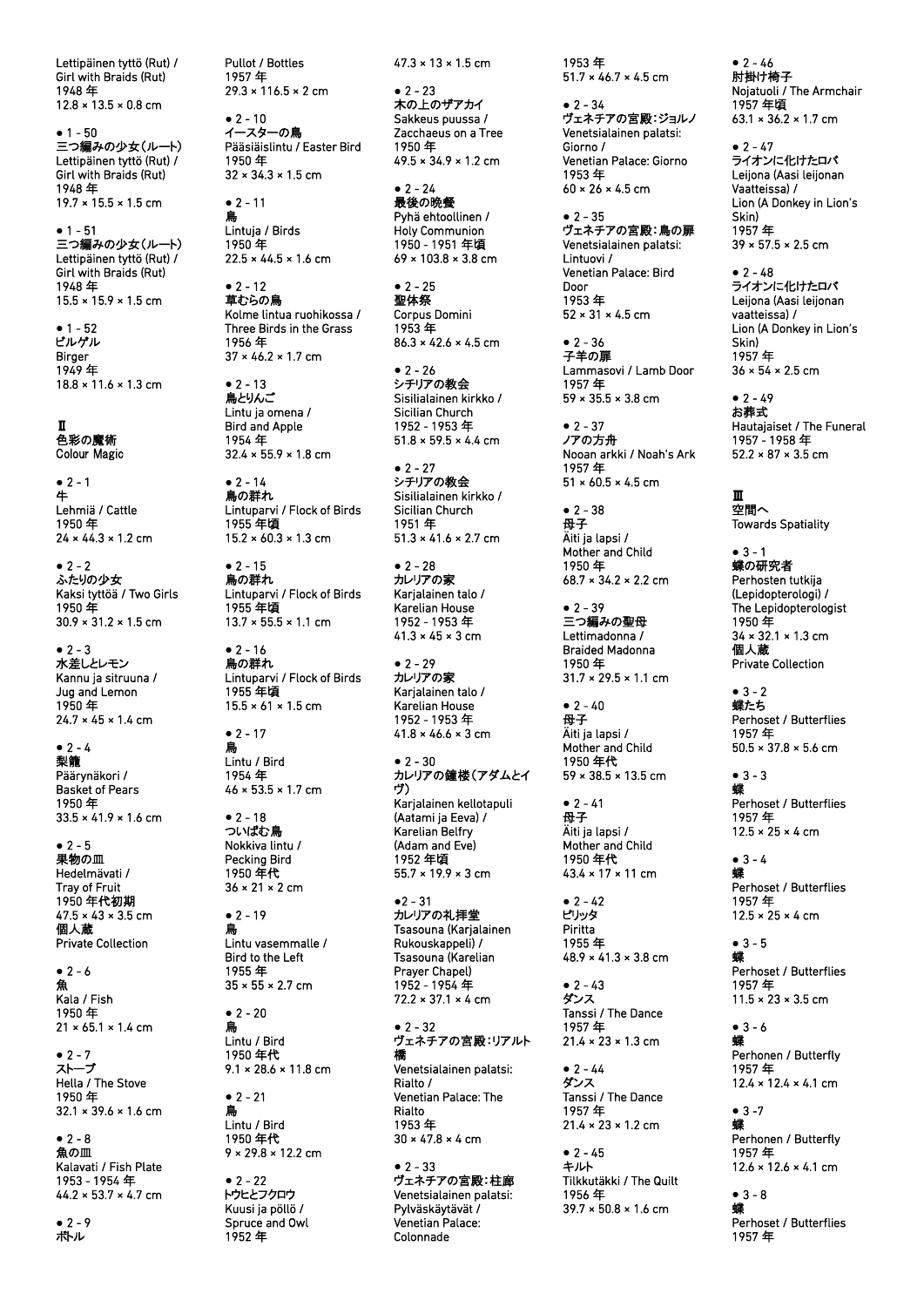11.1 × 11.1 × 3.5 cm

**●** 3 - 9 <sup>蝶</sup> Perhoset / Butterflies 1957 年 11.5 × 11.6 × 3.5 cm

**●** 3 - 10 <sup>蝶</sup> Perhonen / Butterfly 1957 年 12.4 × 12.5 × 4 cm

**●** 3 - 11 <sup>蝶</sup> Perhonen / Butterfly 1957 年  $12.5 \times 12.5 \times 4$  cm

 $• 3 - 12$ Perhonen / Butterfly 1957 年 11.4 × 12.9 × 3.8 cm

 $• 3 - 13$ Perhonen / Butterfly 1957 年 11.4 × 11.5 × 3.7 cm 11.1 × 11.1 × 3.5 cm<br>
• 3.9<br>
sechocet / Butterflies<br>
The most of Mutterflies<br>
11.5 × 11.6 × 3.5 cm<br>
• 3.10<br>
sechonen / Butterfly<br>
11.5 × 11.6 × 3.5 cm<br>
• 3.10<br>
Perhonen / Butterfly<br>
11.97 7年<br>
12.4 × 12.5 × 4 cm<br>
• 3.12<br>
P

**●** 3 - 14 <sup>蝶</sup> Perhonen / Butterfly 1957 年 11.4 × 11.5 × 4 cm

**●** 3 - 15 <sup>蝶</sup> Perhonen / Butterfly 1957 年 12.5 × 12.5 × 4 cm

 $\bullet$  3 - 16 Perhonen / Butterfly 1957 年  $11.5 \times 11.5 \times 3.7$  cm

**●** 3 - 17 <sup>蝶</sup> Perhonen / Butterfly 1957 年 11.4 × 11.5 × 3.6 cm

**●** 3 - 18 <sup>蝶</sup> Perhonen / Butterfly 1957 年 11.4 × 11.4 × 3.6 cm

**●** 3 - 19 <sup>蝶</sup> Perhonen / Butterfly 1957 年 11.8 × 11.8 × 3.8 cm

 $• 3 - 20$ Perhonen / Butterfly 1957 年  $12.1 \times 12 \times 3.9$  cm

**●** 3 - 21 <sup>蝶</sup> Perhonen / Butterfly 1957 年  $11.3 \times 11.3 \times 3.7$  cm

**●** 3 - 22 <sup>蝶</sup> Perhonen / Butterfly 1957 年

 $• 3 - 23$ 蝶 Perhonen / Butterfly 1957 年  $12.5 \times 12.5 \times 4.1$  cm ●33 - 23<br>
What Market / Butterflies<br>
Terhonen / Butterflies<br>
The mone of Butterflies<br>
The mone of Butterflies<br>
The most / Butterflies<br>
The most / Butterflies<br>
The most / Butterflies<br>
The most / Butterflies<br>
The most / B

 $• 3 - 24$ Perhoset / Butterflies 1957 年  $12.3 \times 12.3 \times 4 \text{ cm}$ 

**●** 3 - 25 <sup>蝶</sup> Perhoset / Butterflies 1957 年 11.2 × 11.2 × 3.6 cm

 $• 3 - 26$ Perhonen / Butterfly 1957 年 12.3 × 12.3 × 3.9 cm

**●** 3 - 27 <sup>蝶</sup> Perhonen / Butterfly 1957 年  $12.5 \times 12.5 \times 4 \text{ cm}$ 

**●** 3 - 28 <sup>蝶</sup> Perhonen / Butterfly 1957 年  $11.9 \times 11 \times 3.7$  cm

 $• 3 - 29$ Perhonen / Butterfly 1957 年  $12.3 \times 12.3 \times 4$  cm

**●** 3 - 30 <sup>蝶</sup> Perhonen / Butterfly 1957 年  $12.3 \times 12.3 \times 4$  cm

 $•3 - 31$ Perhonen / Butterfly 1957 年  $11.3 \times 11.3 \times 3.7$  cm

**●** 3 - 32 レリーフ Reliefi / Relief 1950 年代後期  $64.2 \times 48.5 \times 2.6$  cm

**●** 3 - 33 都市 Kaupunki / The City 1958 年 32 × 183 × 150 cm

**●** 3 - 34 "アッシュ・トレイ" Tuhkavati / Ashtray 1960 年代初期 31.7 × 31.8 × 5 cm

**●** 3 - 35 "アッシュ・トレイ" Tuhkavati / Ashtray 1960 年代初期 31.9 × 31.8 × 5 cm

**●** 3 - 36 "アッシュ・トレイ" Tuhkavati / Ashtray 1960 年代初期<br>30.9 × 30.7 × 4.4 cm ● 3 - 37<br>"アッシュ・トレイ" Tuhkavati / Ashtray 1960 年代初期  $31.7 \times 31.8 \times 5$  cm

**●** 3 - 38 "アッシュ・トレイ" Tuhkavati / Ashtray 1960 年  $23.1 \times 23.1 \times 9.5$  cm

● 3 - 39<br>"アッシュ・トレイ" Tuhkavati / Ashtray 1960 年  $22.5 \times 22.5 \times 9$  cm

**●** 3 - 40 "アッシュ・トレイ" Tuhkavati / Ashtray 1960 年代初期 16 × 16 × 5.5 cm

**●** 3 - 41 "アッシュ・トレイ" Tuhkavati / Ashtray 1960 年代初期  $19.1 \times 19.1 \times 3.8$  cm

**●** 3 - 42 "アッシュ・トレイ" Tuhkavati / Ashtray 1960 年代初期  $15 \times 15.1 \times 2.7$  cm

● 3 - 43<br>"アッシュ・トレイ" Tuhkavati / Ashtray 1960 年代初期 11.1 × 11.3 × 2 cm

● 3 - 44<br>"アッシュ・トレイ" Tuhkavati / Ashtray 1960 年代初期 11.1 × 11.1 × 2 cm

**●** 3 - 45 "アッシュ・トレイ" Tuhkavati / Ashtray 1960 年代初期  $11.3 \times 11.4 \times 2.3$  cm

**●** 3 - 46 "アッシュ・トレイ" Tuhkavati / Ashtray 1960 年代初期 11 × 11.1 × 2.5 cm

**●** 3 - 47 ヘキサゴン Hexagon 1950 年代後期 34.8 × 44 × 8.2 cm

**●** 3 - 48 ヘキサゴン Hexagon 1950 年代後期 53 × 74 × 8 cm

**●** 3 - 49 宴のテーブル:薔薇の卵 Katettu pöytä: Ruusumuna / Banquet Table: Rose Egg 1960 年  $17.6 \times 9.5 \times 4 \text{ cm}$ 

**●** 3 - 50 宴のテーブル:薔薇の卵 Katettu pöytä: Ruusumuna / Banquet Table: Rose Egg 1960 年 19.5 × 10.5 × 3.5 cm

**●** 3 - 51 宴のテーブル:薔薇の卵 Katettu pöytä: Ruusumuna / Banquet Table: Rose Egg 1961 年  $19.7 \times 10.6 \times 4$  cm

**●** 3 - 52 宴のテーブル:ガチョウの 皿 Katettu pöytä: Hanhivati / Banquet Table: Goose Plate 1960 年 56.7 × 73 × 6 cm 1960年<br>1955年10.8 × 10.5 × 10.5 × 10.5 × 10.5 × 3.5 cm → 10.5 × 10.5 × 3.5 cm → 10.5 × 3.5 cm → 10.5 × 3.5 cm → 10.5 × 3.5 cm → 10.6 × 4 cm → 1960年代 Raugust Table: Rose Egg → プル:ガチョウの Marquet Table: Rose Egg → 19.7 × 10.6

**●** 3 - 53 <sup>皿</sup> Vati / Plate 1960 年代 **φ**8 × 3.3 cm

**●** 3 - 54 <sup>皿</sup> Vati / Plate 1960 年代 **φ**7.8 × 3.4 cm

● 3 - 55<br>Ⅲ Vati / Plate 1960 年代 **φ**7.8 × 3.2 cm

● 3 - 56<br>Ⅲ Vati / Plate 1960 年代 **φ**7.5 × 3.2 cm

**●** 3 - 57 <sup>皿</sup> Vati / Plate 1960 年代 **φ**8 × 3.3 cm

● 3 - 58<br>皿 Vati / Plate 1960 年代 **φ**12 × 5 cm

**●** 3 - 59 <sup>皿</sup> Vati / Plate 1960 年代 **φ**11.8 × 4.9 cm

**●** 3 - 60 Vati / Plate

1960 年代 **φ**15.7 × 10.3 cm

**●** 3 - 61 <sup>皿</sup> Vati / Plate 1960 年代 **φ**15.7 × 5.1 cm

● 3 - 62<br>Ⅲ Vati / Plate 1960 年代 **φ**15 × 4.9 cm

● 3 - 63<br>皿 Vati / Plate 1960 年<mark>代</mark><br>Φ20.8 × 10.2 cm Vati / Plate 1960 年代 **φ**36.9 × 5.1 cm **●** 3 - 65 <sup>皿</sup> Vati / Plate 1960 年代 **φ**26 × 5.1 cm ● 3 - 66<br>Ⅲ Vati / Plate 1960 年代 **φ**25 × 10 cm **●** 3 - 67 レリーフ (アダムとイヴ ) Reliefi (Aatami ja Eeva ) / Relief (Adam and Eve ) 1960 年代初期  $104 \times 104.8 \times 6.5$  cm 個人蔵 Private Collection **●** 3 - 68 レリーフ (イコン ) Reliefi (Ikoni ) /

 $• 3 - 64$ 皿

Relief (Icon ) 1960 年代 20.5 × 17.5 × 4.8 cm

**●** 3 - 69 レリーフ (イコン ) Reliefi (Ikoni ) / Relief (Icon ) 1960 年代  $26 \times 17.3 \times 4.5$  cm

**●** 3 - 70 レリーフ (イコン ) Reliefi (Ikoni ) / Relief (Icon ) 1960 年代  $22.8 \times 17 \times 5.1$  cm

**●** 3 - 71 黄金の深淵 Kultainen kuilu / Golden Chasm 1969 年  $48.2 \times 48.5 \times 7$  cm

**●** 3 - 72 ジャイプル Jaipur 1967 年 35.3 × 43.6 × 4 cm

Ⅳ ままをなすのも小さな 一歩から Sic Parvis Magna

**●** 4 - 1 赤い太陽 Punainen aurinko / Red Sun 1967 年  $57.2 \times 57.2 \times 6$  cm

**●** 4 - 2 スイスタモ Suistamo 1969 年 70.5 × 70.5 × 5.3 cm

**●** 4 - 3 ドバルダン Dobar Dan 1972 年  $45 \times 51.7 \times 5.5$  cm